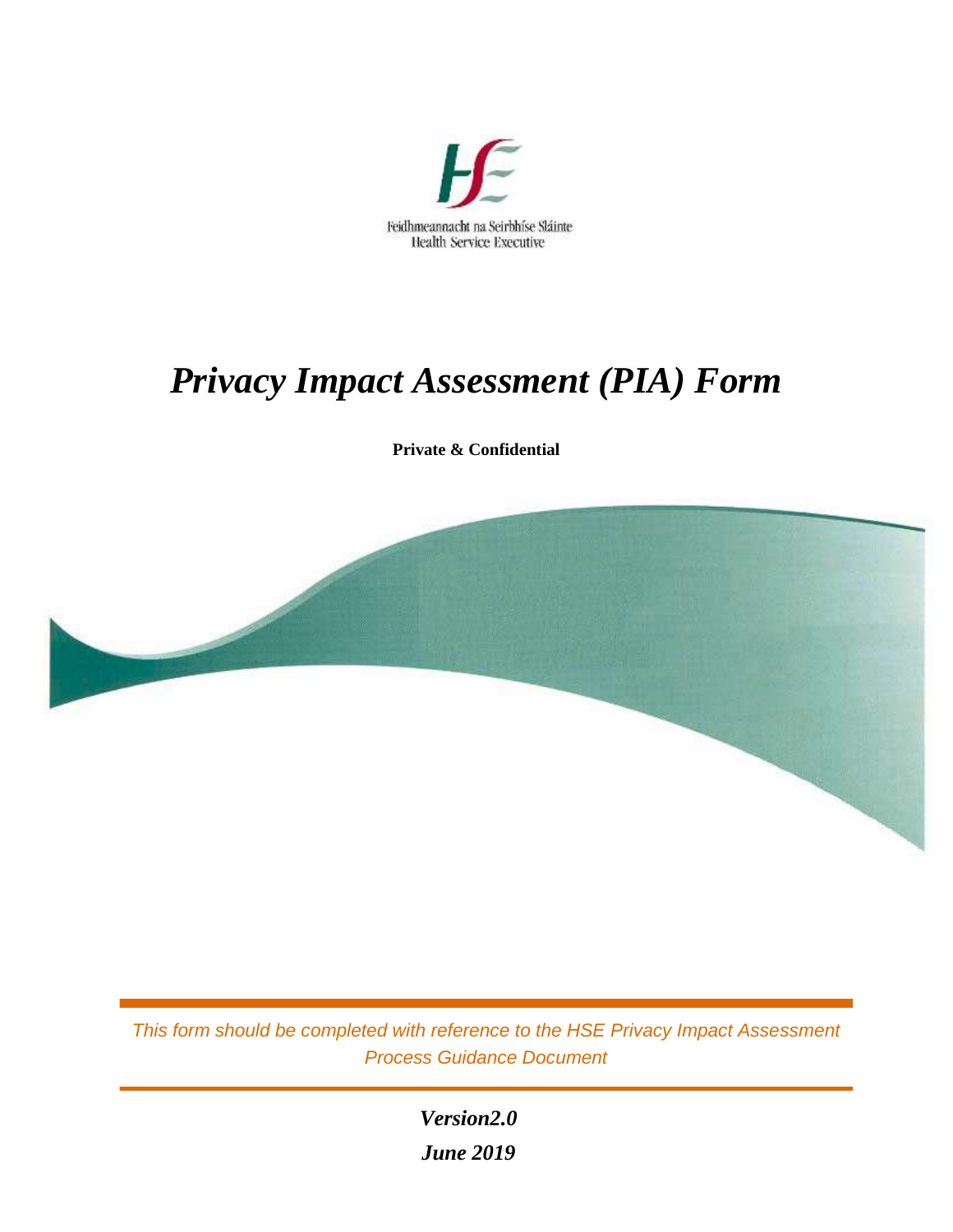

#### **Document Information**

| Title:                   | HSE Privacy Impact Assessment (PIA) Form                                                                                                                                                                                      |
|--------------------------|-------------------------------------------------------------------------------------------------------------------------------------------------------------------------------------------------------------------------------|
| <b>Purpose:</b>          | A PIA is a process to help identify and minimise the<br>data privacy risks of a project or activity so as to ensure<br>that patients and service users' rights to privacy and<br>confidentiality are appropriately protected. |
| Author:                  | Joe Ryan                                                                                                                                                                                                                      |
| <b>Publication date:</b> | August 2018                                                                                                                                                                                                                   |
| <b>Review Date:</b>      | August 2020                                                                                                                                                                                                                   |

## **Document History**

| <b>Version</b> | Owner      | <b>Author</b> | <b>Publish Date</b> |
|----------------|------------|---------------|---------------------|
| 1.0            | <b>HSE</b> | Joe Ryan      | August 2018         |
| 2.0            | <b>HSE</b> | Joe Ryan      | June 2019           |

## **Contact Details**

| <b>Data Protection Officer</b> | Email: dpo@hse.ie  |
|--------------------------------|--------------------|
| <b>HSE</b>                     | Phone: 01-635 2478 |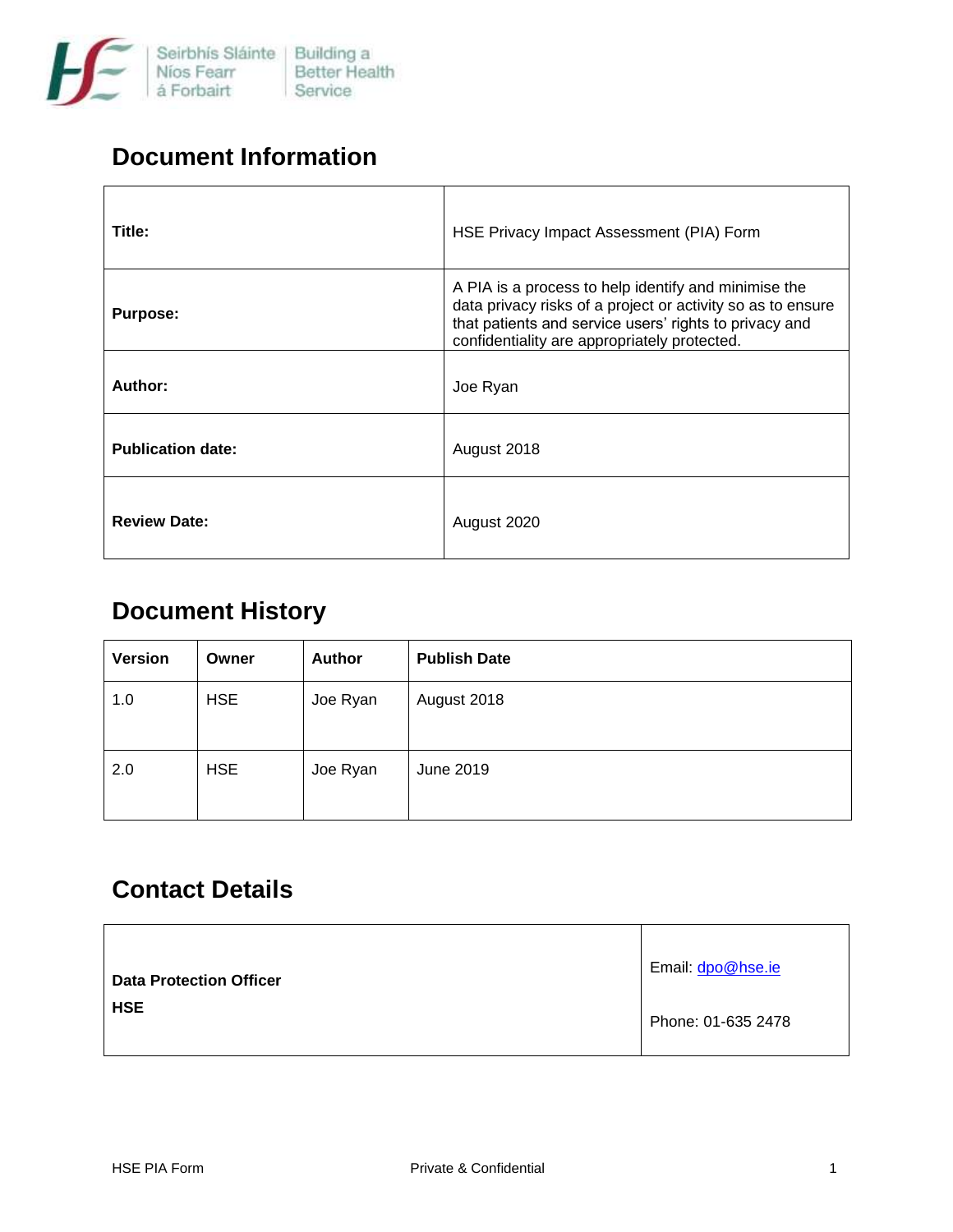

| Deputy Data Protection Officer West (excluding voluntary agencies)                |                                  |
|-----------------------------------------------------------------------------------|----------------------------------|
| Consumer Affairs, Merlin Park University Hospital, Galway.                        |                                  |
|                                                                                   | Email: ddpo.west@hse.ie          |
| CHO 1 - Cavan, Donegal, Leitrim, Monaghan, Sligo<br>$\bullet$                     |                                  |
| Community Healthcare West - Galway, Mayo, Roscommon<br>$\bullet$                  | Phone: 091-775 373               |
| Mid-West Community Healthcare - Clare, Limerick, North<br>$\bullet$               |                                  |
| Tipperary.                                                                        |                                  |
| <b>Saolta Hospital Group</b>                                                      |                                  |
| Deputy Data Protection Officer Dublin North-East (excluding voluntary             |                                  |
| hospitals and agencies)                                                           |                                  |
| Consumer Affairs, HSE DNE, Bective St., Kells, Co. Meath.                         | Email: ddpo.dne@hse.ie           |
| Midlands, Louth, Meath Community Health Organisation<br>$\bullet$                 |                                  |
| <b>Community Health Organisation Dublin North City &amp; County</b><br>$\bullet$  | Phone:<br>Kells:<br>046-925 1265 |
| CHO 6 - Dublin South East, Dublin South & Wicklow<br>$\bullet$                    | Cavan: 049-437 7343              |
| <b>RCSI Hospital Group</b><br>$\bullet$                                           |                                  |
| <b>National Children's Hospital</b><br>$\bullet$                                  |                                  |
| Deputy Data Protection Officer Dublin mid-Leinster (excluding                     |                                  |
| voluntary hospitals and agencies)                                                 | Email: ddpo.dml@hse.ie           |
| <b>Consumer Affairs, HSE, Third Floor Scott Building, Midland Regional</b>        |                                  |
| Hospital Campus, Arden Road, Tullamore, Co. Offaly.                               | Phone:                           |
| <b>Dublin Midlands Hospital Group</b><br>$\bullet$                                | Tullamore: 057-935 7876          |
| <b>Ireland East Hospital Group</b><br>$\bullet$                                   | Naas:<br>045-920 105             |
| <b>Community Healthcare Dublin South, Kildare &amp; West Wicklow</b><br>$\bullet$ |                                  |
|                                                                                   |                                  |
| Deputy Data Protection Officer South (excluding voluntary hospitals               |                                  |
| and agencies)                                                                     |                                  |
| <b>Consumer Affairs, HSE South, Ground Floor East, Model Business</b>             | Email: ddpo.south@hse.ie         |
| Park, Model Farm Road, Cork. Eircode: T12 HT02                                    | Phone:                           |
| <b>Cork &amp; Kerry Community Healthcare</b><br>$\bullet$                         | Cork Office: 021 - 4928538       |
| CHO 5 - Carlow, Kilkenny, South Tipperary, Waterford &                            | Kilkenny Office: 056 -7785598.   |
| Wexford                                                                           |                                  |
|                                                                                   |                                  |
| <b>UL Hospital Group</b><br>South South-West Hospital Group                       |                                  |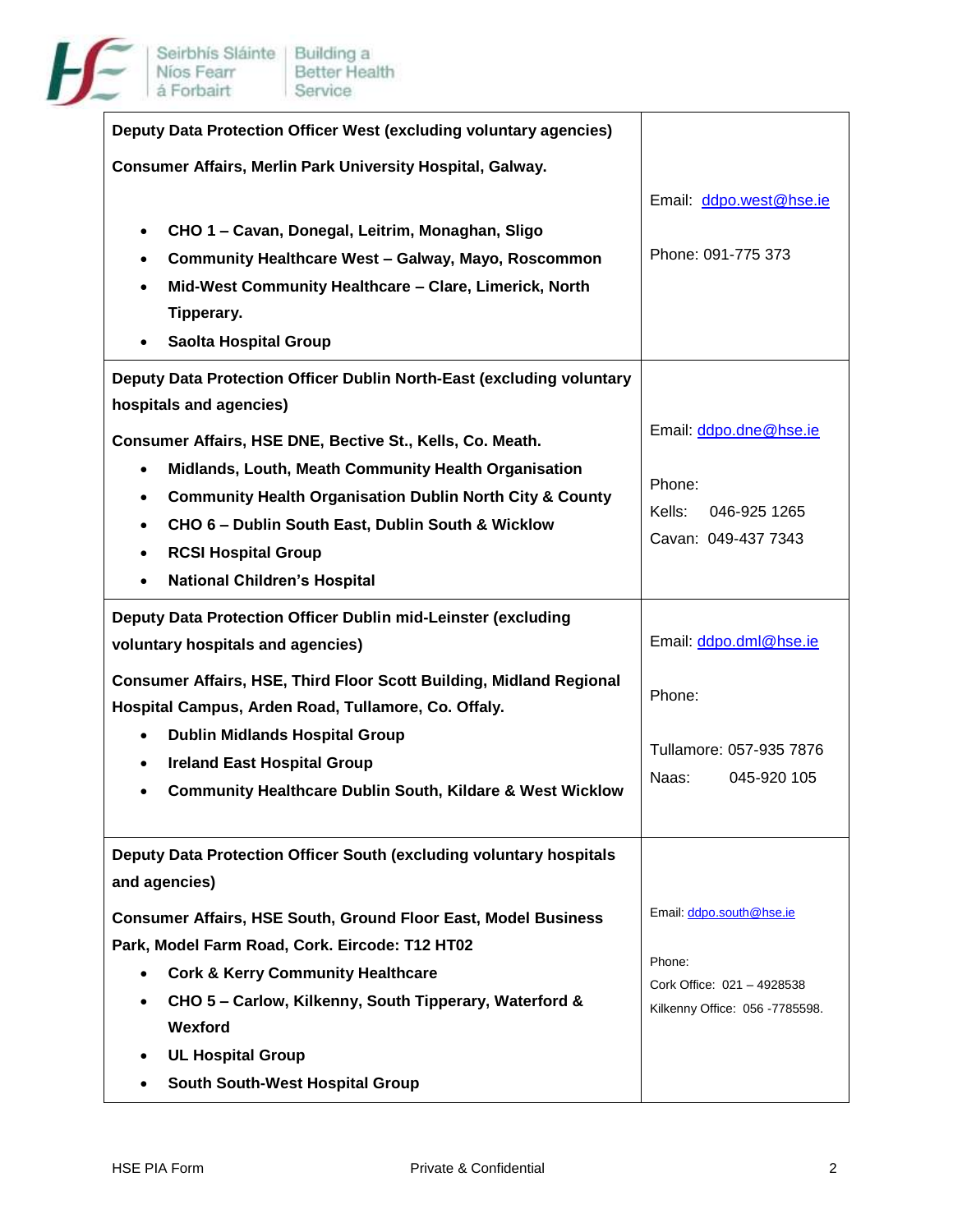

## **Privacy Impact Assessment Form**

| Section 1 - Initial Details (Threshold<br><b>Assessment)</b>                                                                                                                                |                                                                                                                                                                                                |
|---------------------------------------------------------------------------------------------------------------------------------------------------------------------------------------------|------------------------------------------------------------------------------------------------------------------------------------------------------------------------------------------------|
| Title of the activity:                                                                                                                                                                      |                                                                                                                                                                                                |
| Name of person completing this form:                                                                                                                                                        |                                                                                                                                                                                                |
| Title:                                                                                                                                                                                      |                                                                                                                                                                                                |
| Service Area:                                                                                                                                                                               |                                                                                                                                                                                                |
| Is personal data being collected or used?                                                                                                                                                   | $Yes \mid \text{No} \mid \text{ }$                                                                                                                                                             |
| Are special categories of personal data<br>being collected or used? (as listed below)                                                                                                       | Yes $\Box$ No $\Box$                                                                                                                                                                           |
| If yes, indicate the categories involved:                                                                                                                                                   | Health data<br>Data revealing racial or ethnic origin<br>Political opinions<br>Religious or philosophical beliefs<br>Trade union membership<br>Sex life data<br>Genetic data<br>Biometric data |
| remainder of the form as a PIA is not required                                                                                                                                              | If you answered 'No' to both of the questions above you do not need to complete the                                                                                                            |
| answer the questions below to establish if a PIA is required:                                                                                                                               | If you answered 'Yes' to any of the questions above you may need to complete a PIA -                                                                                                           |
| Does the processing include the processing on a large scale of special category data?                                                                                                       |                                                                                                                                                                                                |
| $Yes \sqcap No \top$                                                                                                                                                                        |                                                                                                                                                                                                |
|                                                                                                                                                                                             | Could the processing likely result in a high risk to the rights and freedoms of data subjects?                                                                                                 |
| Yes $\Box$ No $\Box$                                                                                                                                                                        |                                                                                                                                                                                                |
| scale e.g. CCTV?<br>No<br>Yes I                                                                                                                                                             | Does the processing include a systematic monitoring of a publicly accessible area on a large                                                                                                   |
| Does the processing involve the automated processing, including profiling, on which<br>decisions are based that produce legal effects concerning the data subjects?<br>Yes $\Box$ No $\Box$ |                                                                                                                                                                                                |
| If you have answered 'Yes' to any of the four questions above then you need to<br>complete the remainder of this form as a PIA is required.                                                 |                                                                                                                                                                                                |
| In order to complete this form please note that it is obligatory for you to have<br>that you have completed this training: $Yes \Box No \Box$                                               | completed the HSELanD GDPR/Data Protection Awareness training. Please confirm                                                                                                                  |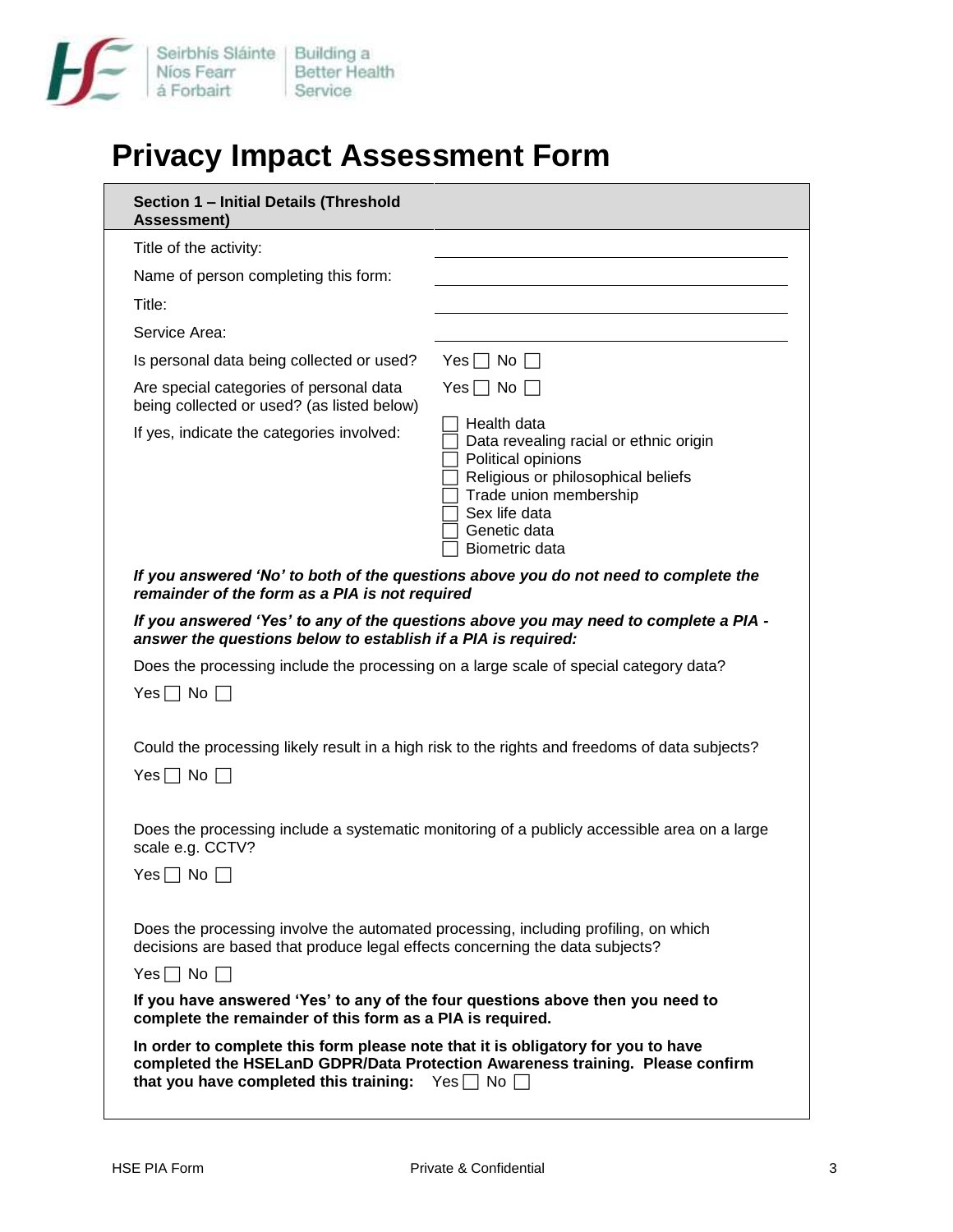

| <b>Section 2 - Activity Details</b> |  |
|-------------------------------------|--|
|-------------------------------------|--|

**Briefly outline the activity (name, purposes, context of use, etc.)**

**Describe how the activity generally works (from data collection to data destruction, different processing stages, storage etc.) give a detailed description of each of the processes carried out.**

| What is the legal basis for processing the                                            | Consent from the data subject.                                                                                                                                                                                                                                                                                                                   |
|---------------------------------------------------------------------------------------|--------------------------------------------------------------------------------------------------------------------------------------------------------------------------------------------------------------------------------------------------------------------------------------------------------------------------------------------------|
| data?                                                                                 | Processing is necessary for the performance of a<br>contract.                                                                                                                                                                                                                                                                                    |
|                                                                                       | Processing is necessary for a legal obligation to which the<br>HSE subject.                                                                                                                                                                                                                                                                      |
|                                                                                       | Processing is necessary to protect the vital interests of<br>the data subject.                                                                                                                                                                                                                                                                   |
|                                                                                       | Processing is necessary for the performance of a task<br>carried out in the public interest or in the exercise of official<br>authority vested in the HSE.                                                                                                                                                                                       |
|                                                                                       |                                                                                                                                                                                                                                                                                                                                                  |
| If processing special categories of data what                                         | <b>Explicit Consent</b>                                                                                                                                                                                                                                                                                                                          |
| is the legal basis?                                                                   | For the purposes of preventative or occupational<br>medicine, for the assessment of the working capacity of an<br>employee, for medical diagnosis, for the provision of medical<br>care, treatment or social care, for the management of health<br>or social care systems and services. Or pursuant to a<br>contract with a health practitioner. |
|                                                                                       | Other (please state)                                                                                                                                                                                                                                                                                                                             |
|                                                                                       |                                                                                                                                                                                                                                                                                                                                                  |
| If applicable describe the relevant legal obligation (act, regulation, article etc.): |                                                                                                                                                                                                                                                                                                                                                  |

**\_\_\_\_\_\_\_\_\_\_\_\_\_\_\_\_\_\_\_\_\_\_\_\_\_\_\_\_\_\_\_\_\_\_\_\_\_\_\_\_\_\_\_\_\_\_\_\_\_\_\_\_\_\_\_\_\_\_\_\_\_\_\_\_\_\_\_\_\_\_\_\_\_\_\_\_\_\_\_\_\_\_**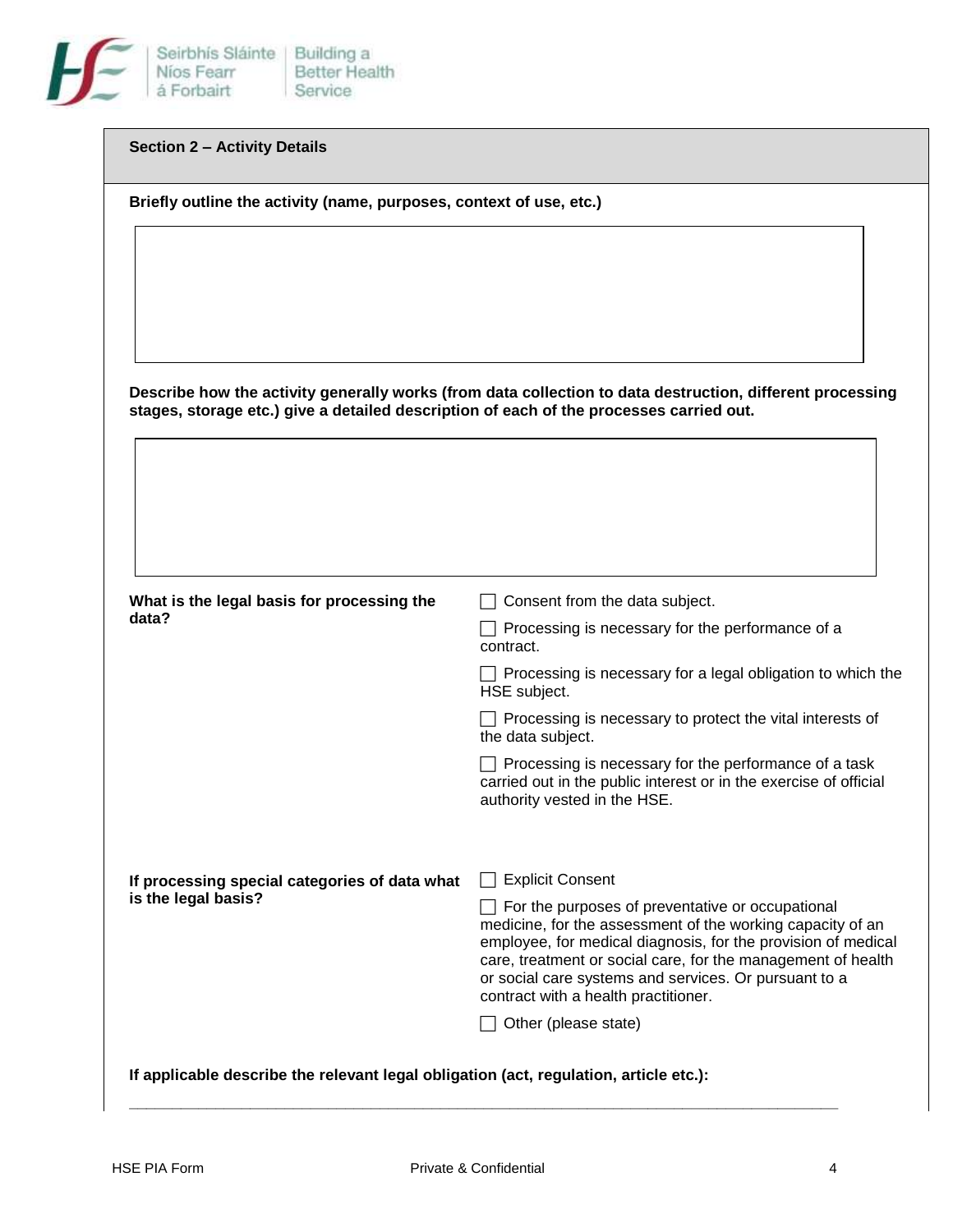

**Name the Data Controller(s) involved in this activity:**

**Describe the Role of the data controller(s) for this activity:**

**Provide details of all data processors involved in this activity:**

**Describe the role of data processor(s) as relevant to this activity:**

**For each data processor, describe their responsibilities (duration, scope, purpose, documented processing instructions, prior authorisation, contracts in place) for this activity:**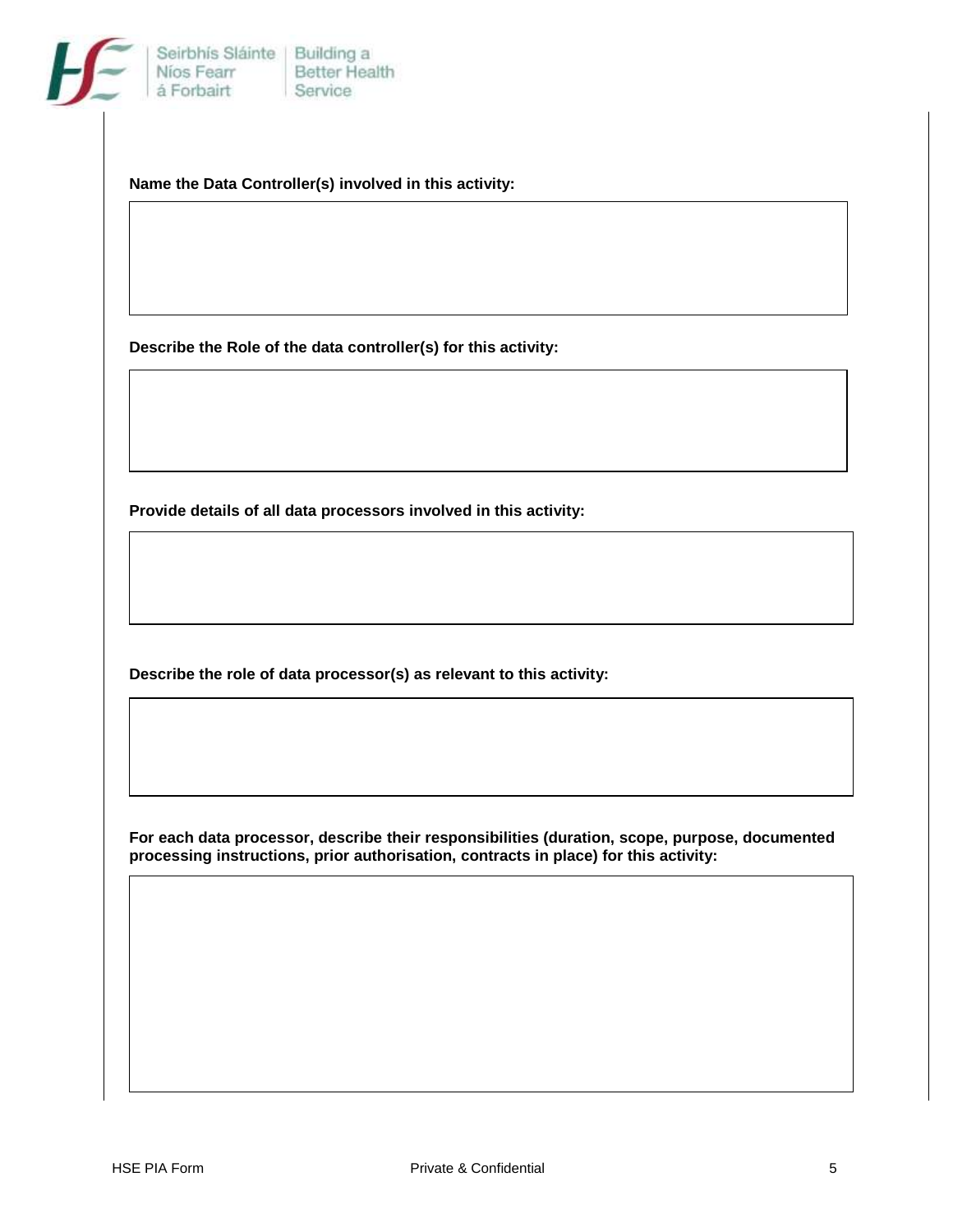|            | Does the activity use automated decision making?                                                   | Yes $\Box$ No $\Box$ |
|------------|----------------------------------------------------------------------------------------------------|----------------------|
|            | If 'Yes' briefly describe the automated decision making                                            |                      |
|            |                                                                                                    |                      |
|            |                                                                                                    |                      |
|            | If 'Yes' what are the consequences of the automated decision making for the data subject:          |                      |
|            |                                                                                                    |                      |
|            |                                                                                                    |                      |
|            |                                                                                                    |                      |
|            | Explain why all personal data collected is necessary for the purposes of your processing:          |                      |
|            |                                                                                                    |                      |
|            |                                                                                                    |                      |
|            |                                                                                                    |                      |
|            |                                                                                                    |                      |
|            | List the data supporting assets (hardware, software, networks, people, paper or paper transmission |                      |
| channels): |                                                                                                    |                      |
|            |                                                                                                    |                      |
|            |                                                                                                    |                      |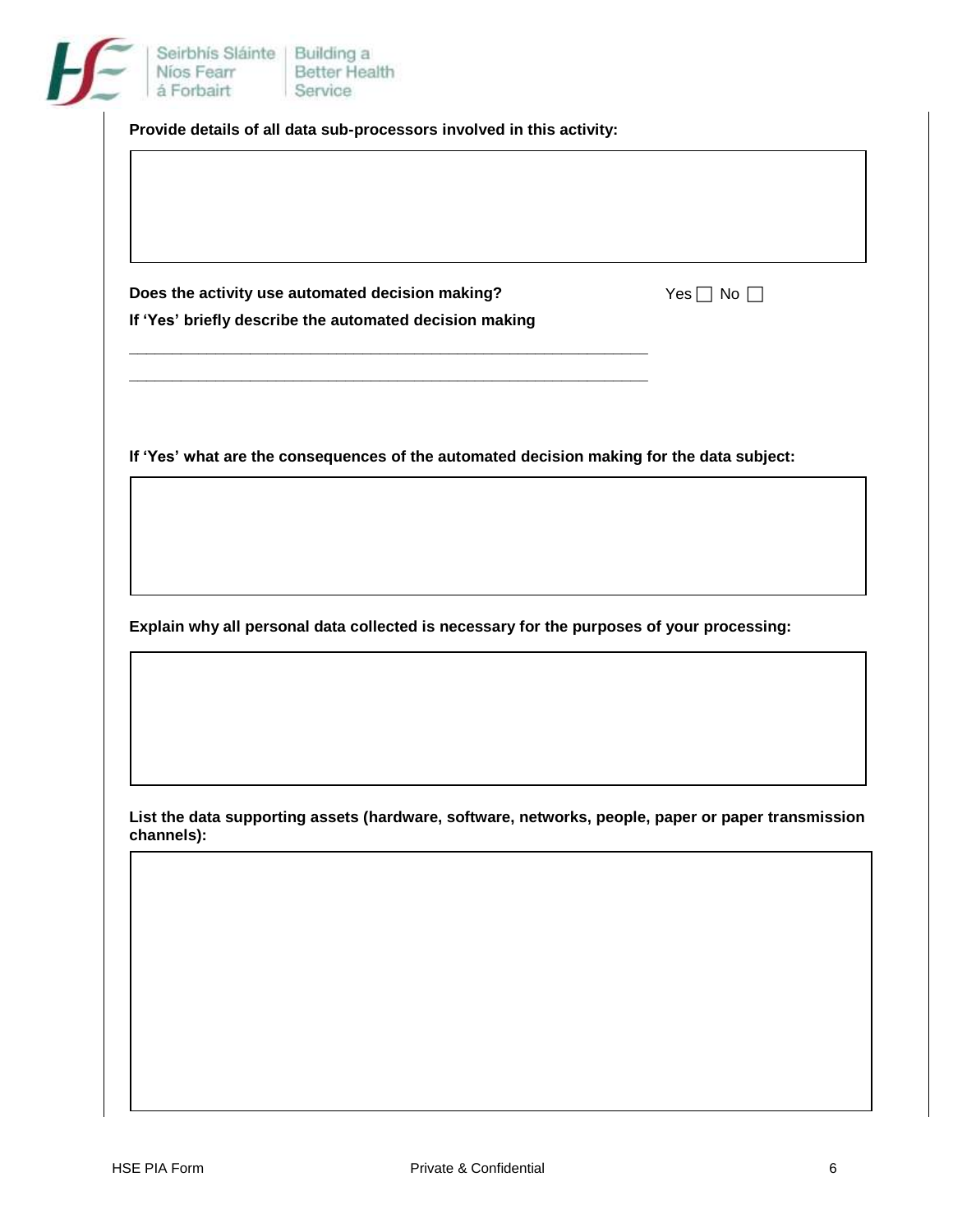|                    | Is the personal data going to be shared?                                                   |  | Yes $\Box$ No $\Box$ |                                                                                                           |
|--------------------|--------------------------------------------------------------------------------------------|--|----------------------|-----------------------------------------------------------------------------------------------------------|
| being shared:      |                                                                                            |  |                      | If yes, list the recipients (or categories of recipients) of the personal data and for what purpose it is |
|                    |                                                                                            |  |                      |                                                                                                           |
|                    |                                                                                            |  |                      |                                                                                                           |
|                    |                                                                                            |  |                      |                                                                                                           |
|                    |                                                                                            |  |                      |                                                                                                           |
|                    |                                                                                            |  |                      |                                                                                                           |
|                    | Is the data being sourced from another source?                                             |  | Yes $\Box$ No $\Box$ |                                                                                                           |
|                    |                                                                                            |  |                      | If yes, please state where the data originates from and if applicable, did it come from a publicly        |
| accessible source: |                                                                                            |  |                      |                                                                                                           |
|                    |                                                                                            |  |                      |                                                                                                           |
|                    |                                                                                            |  |                      |                                                                                                           |
|                    |                                                                                            |  |                      |                                                                                                           |
|                    | What is the retention period for the different items of personal data:                     |  |                      |                                                                                                           |
|                    |                                                                                            |  |                      |                                                                                                           |
|                    |                                                                                            |  |                      |                                                                                                           |
|                    |                                                                                            |  |                      |                                                                                                           |
|                    |                                                                                            |  |                      |                                                                                                           |
|                    |                                                                                            |  |                      |                                                                                                           |
|                    |                                                                                            |  |                      |                                                                                                           |
|                    |                                                                                            |  |                      |                                                                                                           |
|                    | Describe the steps taken to ensure that the personal data is kept up to date and accurate: |  |                      |                                                                                                           |
|                    |                                                                                            |  |                      |                                                                                                           |
|                    |                                                                                            |  |                      |                                                                                                           |
|                    |                                                                                            |  |                      |                                                                                                           |
|                    |                                                                                            |  |                      |                                                                                                           |
|                    |                                                                                            |  |                      |                                                                                                           |
|                    | How are data subjects informed of the processing?                                          |  |                      |                                                                                                           |
|                    |                                                                                            |  |                      |                                                                                                           |
|                    |                                                                                            |  |                      |                                                                                                           |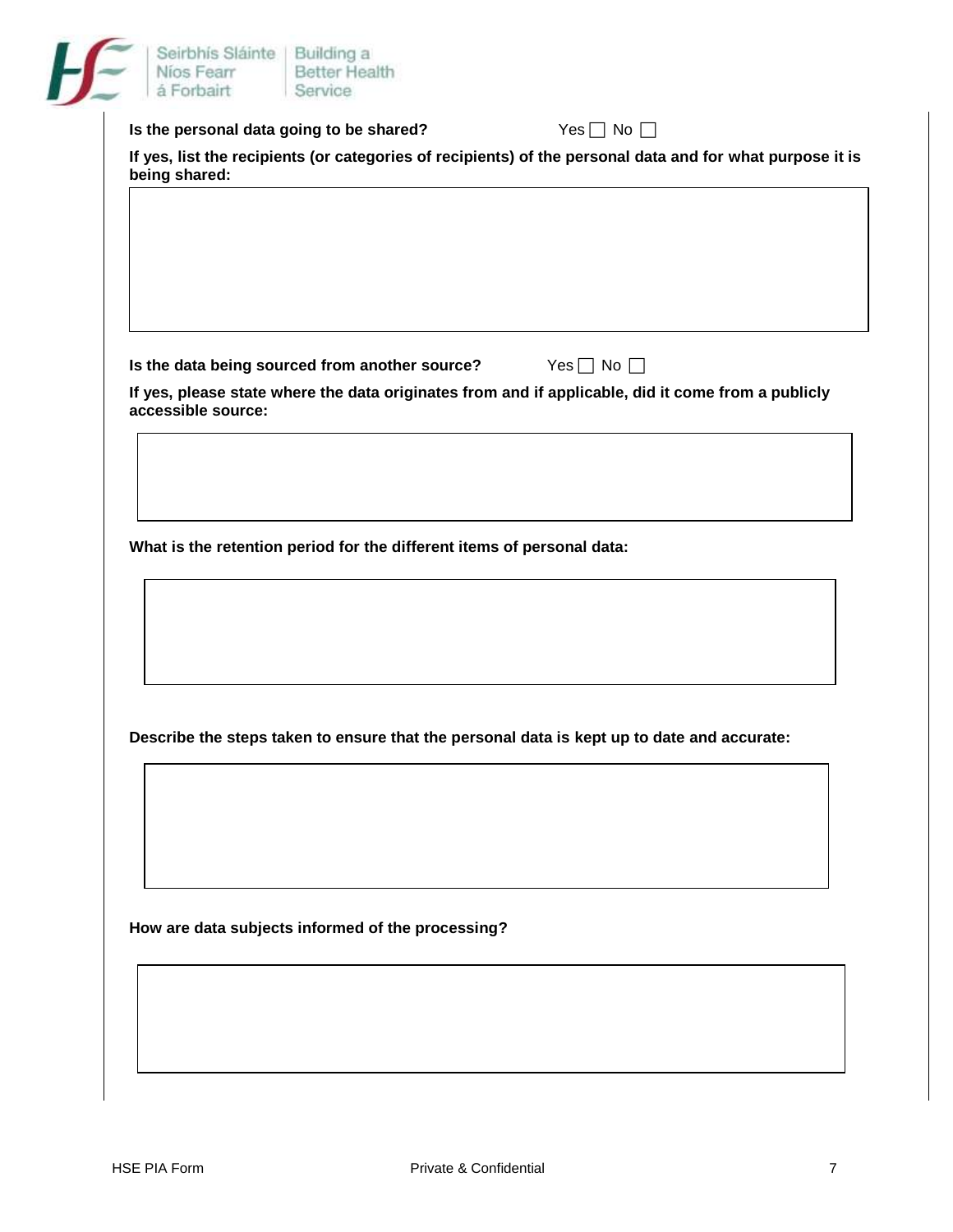

**How can data subjects exercise their right to access and to data portability under Article 15 and Article 20 of the GDPR?**

**How can data subjects exercise their right to rectification and erasure under Articles 16 & 17 of the GDPR?**

**How can data subjects exercise their right to restriction and object under Article 18 and Article 21 of the GDPR?**

**Is the personal data being transferred outside of the Republic of Ireland?** Yes  $\Box$  No  $\Box$ 

**If yes, list the countries where the personal data is to be transferred:**

**For each country outside of the EEA (European Economic Area) where data is stored or processed, name it and describe the provisions concerning the transfer:**

**Describe the organisational security measures associated with this activity:**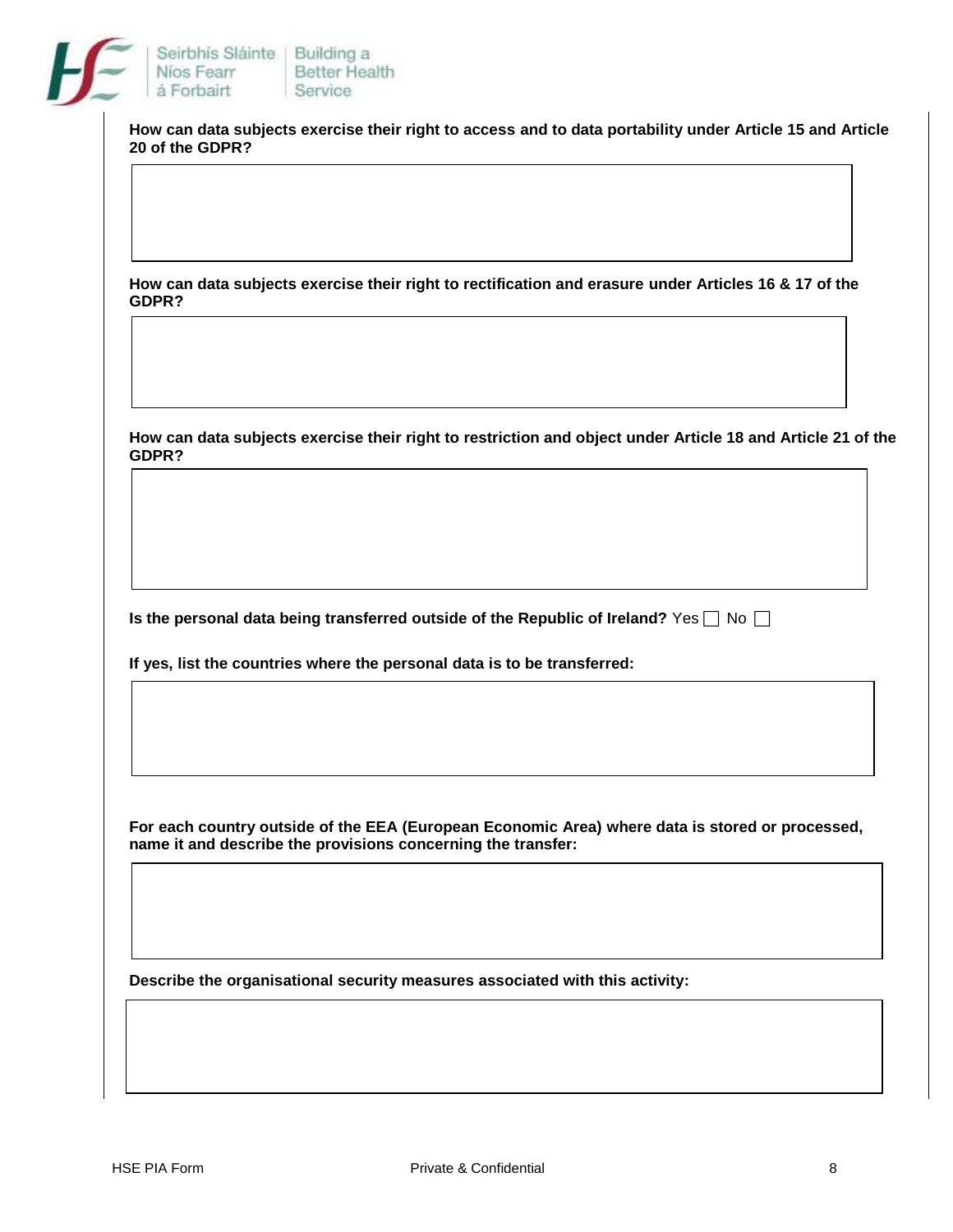|  | Seirbhís Sláinte   Building a<br>Níos Fearr<br>á Forbairt | <b>Better Health</b><br>Service |
|--|-----------------------------------------------------------|---------------------------------|
|--|-----------------------------------------------------------|---------------------------------|

**Describe the technical security measures associated with this activity:**

**Describe the additional measures taken to ensure data security for this activity:**

**Section 3 – Research**

**Please complete the following section only if you are completing this PIA as part of a research proposal.**

**If you are not completing this PIA as part of a research proposal you can go immediately to Section 4.**

 **Please specify what arrangements are in place to ensure that personal data will be processed as is necessary;**

**(a) to achieve the objective of the health research and;**

**(b) to ensure that data shall not be processed in such a way as to damage or distress the data subject:**

**The provision of training in data protection law and practice to anyone involved in carrying out the health research is a mandatory legal requirement. Please specify the data protection training undertaken by those involved in this research:**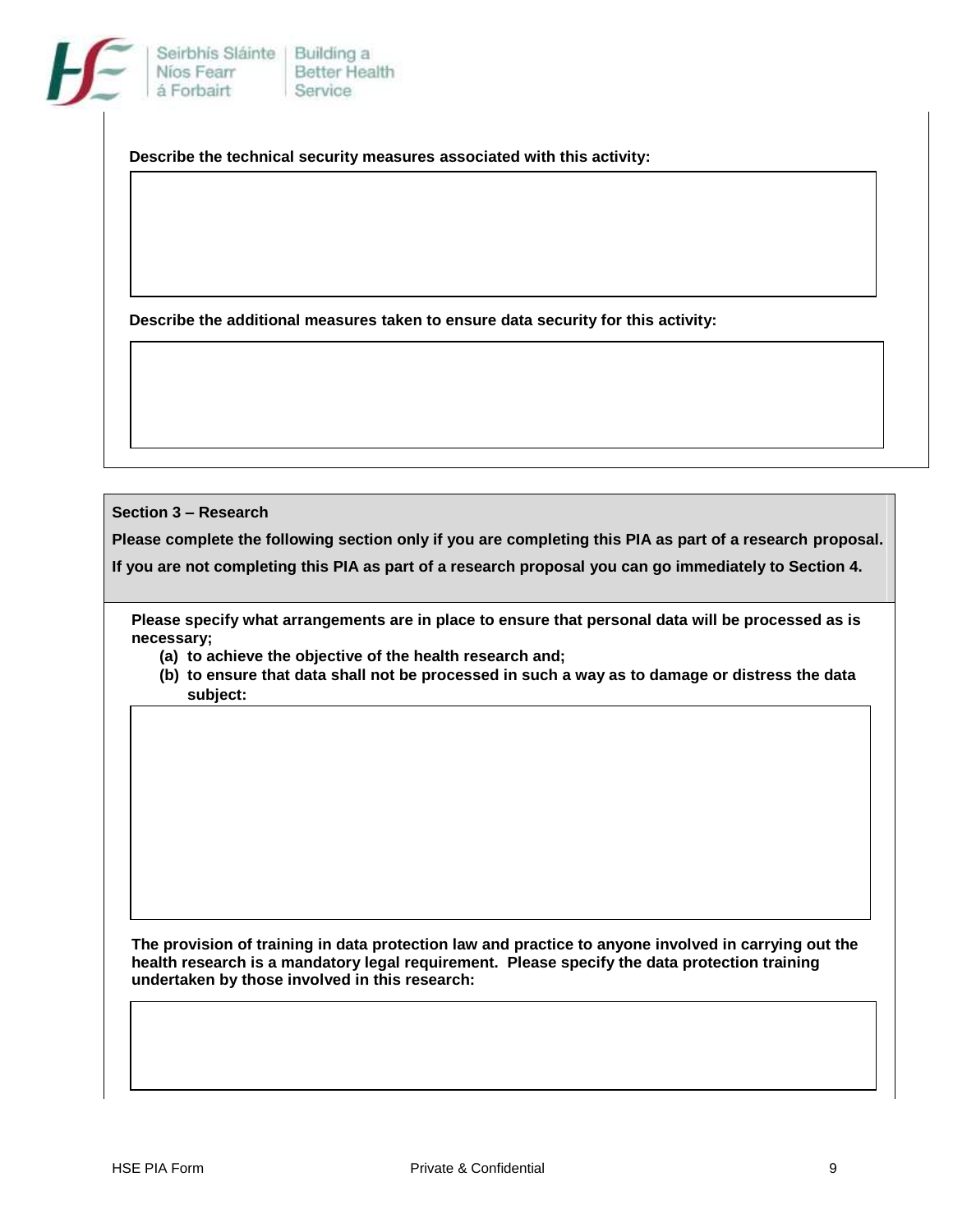

**Please specify the controls in place to log whether and by whom personal data has been consulted, altered, disclosed or erased:**

**Please specify the arrangements to anonymise, archive or destroy personal data once the health research has been completed and how this will be carried out:**

**Please specify other technical and organisational measures designed to ensure that processing is carried out in accordance with the Data Protection Regulation, together with process for testing and evaluating the effectiveness of such measures:**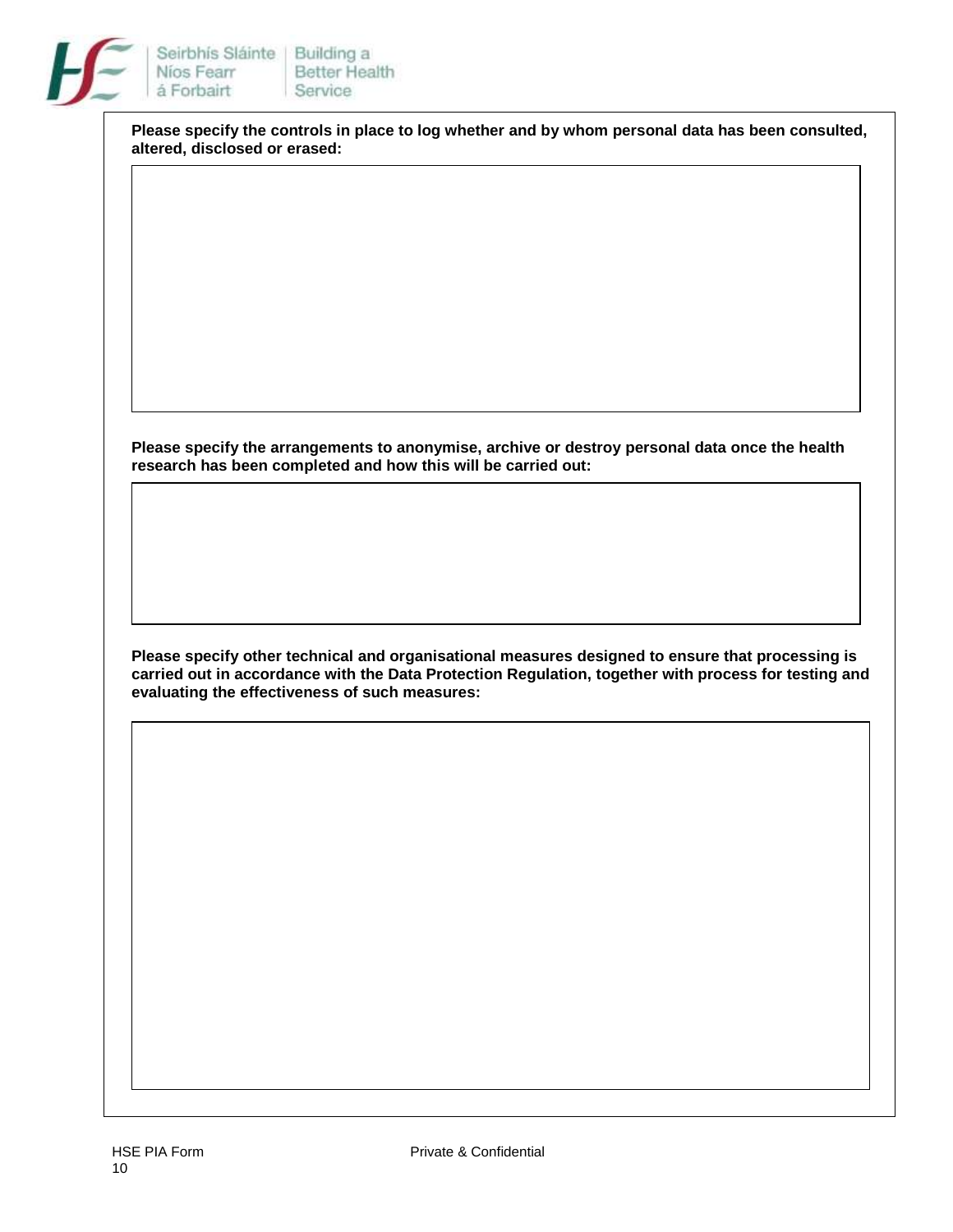

| Section 4 – Risks and Risk Mitigation |                                                                                                                                                                      |
|---------------------------------------|----------------------------------------------------------------------------------------------------------------------------------------------------------------------|
| Is there a risk of:                   | Illegitimate access to personal data<br>а.<br>$\Box$ Unwanted modification to personal data<br>b.<br>Personal data disappearance<br>c.<br>Other (please state)<br>d. |

| Section 4 (a) - Illegitimate access to personal data                                       |  |
|--------------------------------------------------------------------------------------------|--|
| Complete the following questions if you selected a. (Illegitimate access to personal data) |  |
| What are the main threats that could lead to the risk?                                     |  |
|                                                                                            |  |
|                                                                                            |  |
|                                                                                            |  |
| What are the potential impacts on data subjects arising from the risk?                     |  |
|                                                                                            |  |
|                                                                                            |  |
|                                                                                            |  |
|                                                                                            |  |
| What are the risk sources?                                                                 |  |
|                                                                                            |  |
|                                                                                            |  |
| What controls are in place to address the risk and are these controls adequate?            |  |
|                                                                                            |  |
|                                                                                            |  |
|                                                                                            |  |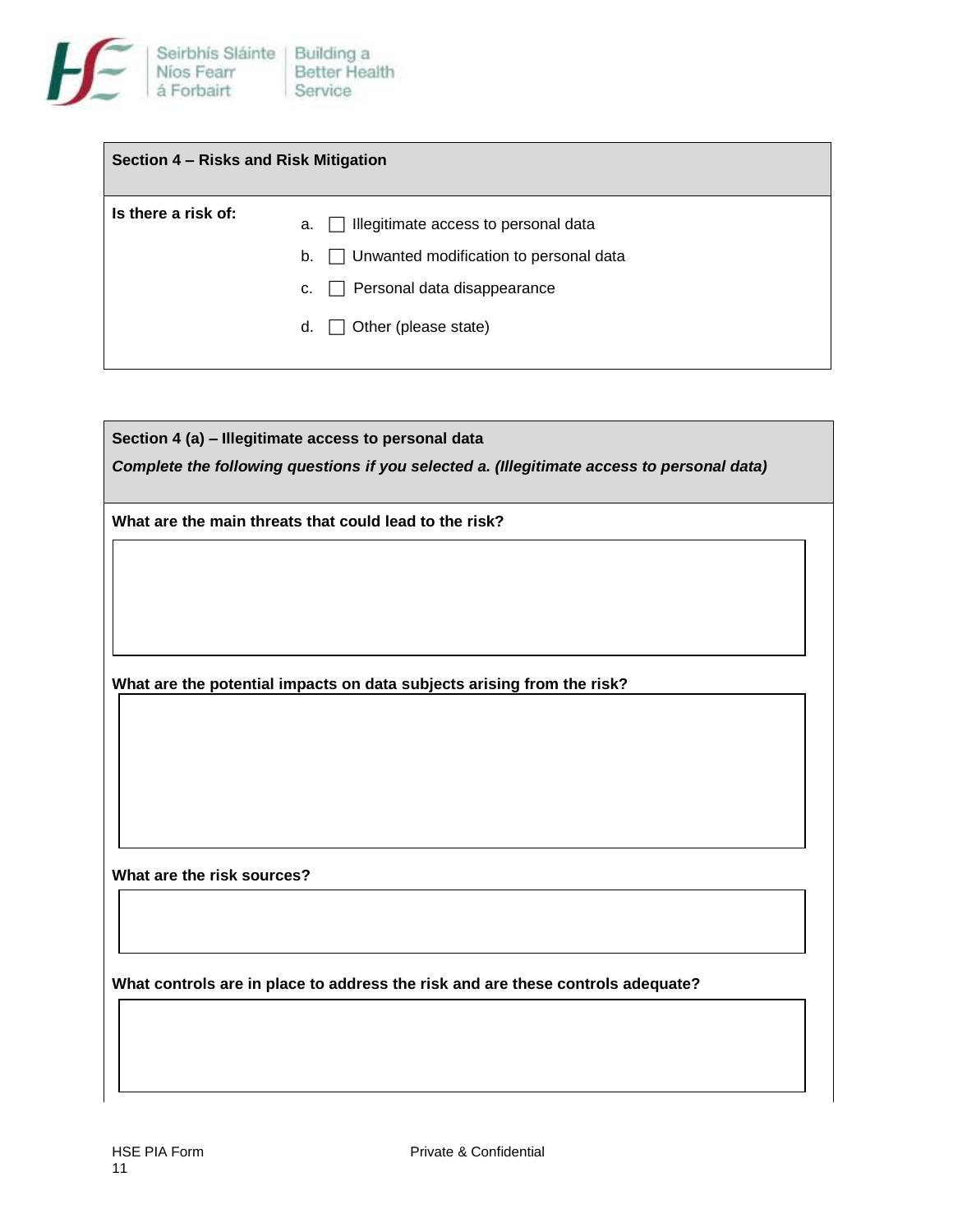| eirbh     |
|-----------|
| 1 cos 1   |
| orb<br>-- |

| How do you estimate the likelihood of the risk, especially<br>in respect of threats, sources of risk and planned<br>controls? | $1 - \text{Rare}$<br>2 - Unlikely<br>3 - Possible<br>4 – Likely<br>5 - Highly Certain |
|-------------------------------------------------------------------------------------------------------------------------------|---------------------------------------------------------------------------------------|
| How do you estimate the potential impact of the risk on<br>data subjects?                                                     | 1 - Negligible<br>$2 -$ Minor<br>3 - Moderate<br>4 – Major<br>5 - Critical            |
| What is the overall risk rating (likelihood x impact)?                                                                        | Low<br>Medium<br>High                                                                 |

**Section 4 (b) – Unwanted modification to personal data** *Complete the following questions if you selected b. (Unwanted modification to personal data)* **What are the main threats that could lead to the risk?**

**What are the potential impacts on data subjects arising from the risk?**

**What are the risk sources?**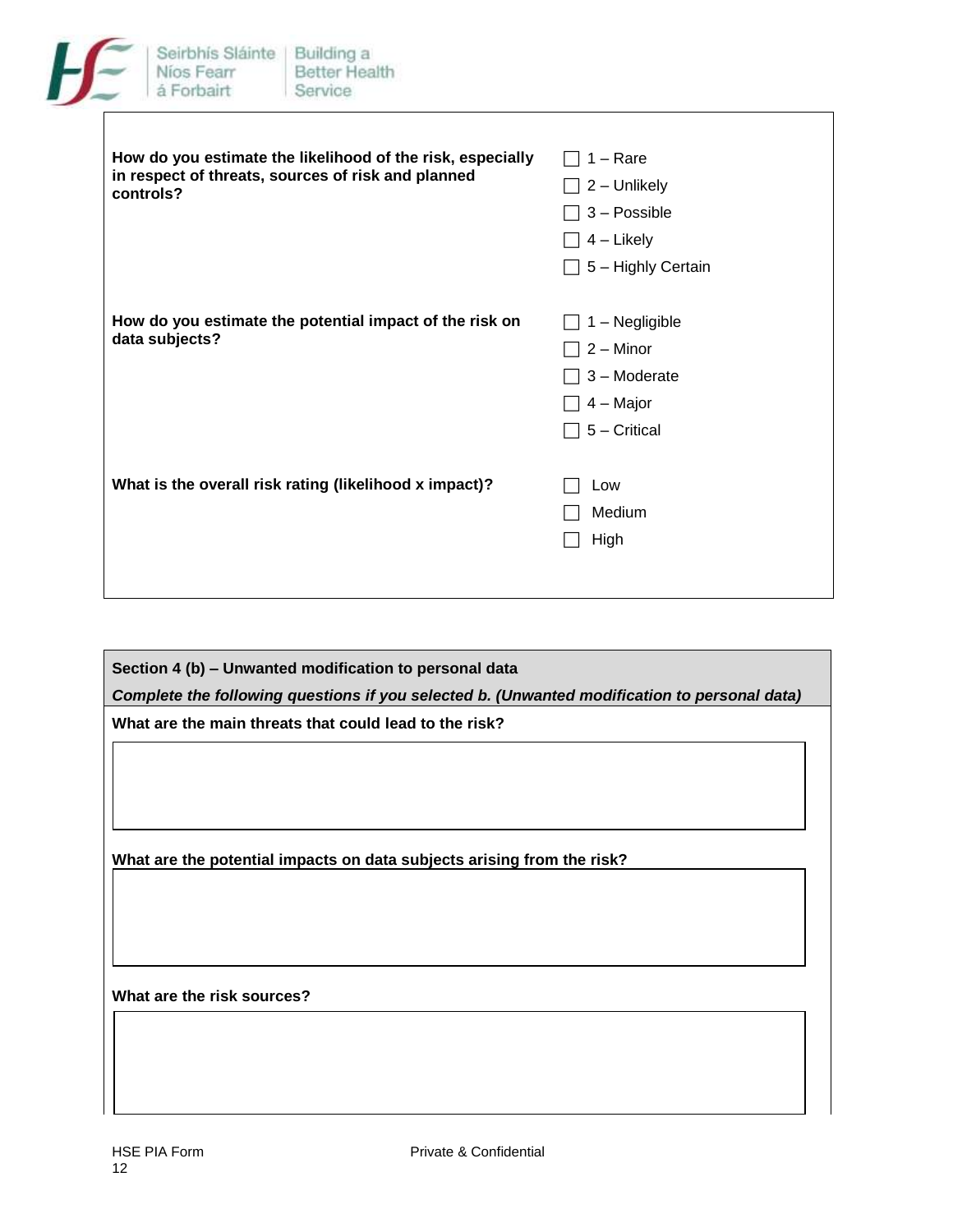

| What controls are in place to address the risk and are these controls adequate?                                            |                                                                                         |
|----------------------------------------------------------------------------------------------------------------------------|-----------------------------------------------------------------------------------------|
| How do you estimate the likelihood of the risk, especially in<br>respect of threats, sources of risk and planned controls? | $1 - \text{Rare}$<br>2 - Unlikely<br>3 - Possible<br>$4$ – Likely<br>5 - Highly Certain |
| How do you estimate the potential impact of the risk on data<br>subjects?                                                  | $1 - Negligible$<br>$2 -$ Minor<br>3 - Moderate<br>$4 -$ Major<br>5 - Critical          |
| What is the overall risk rating (likelihood x impact)?                                                                     | Low<br>Moderate<br>High                                                                 |

**Section 4 (c) – Personal data disappearance**

*Complete the following questions if you selected c. (Personal data disappearance)* 

**What are the main threats that could lead to the risk?**

**What are the potential impacts on data subjects arising from the risk?**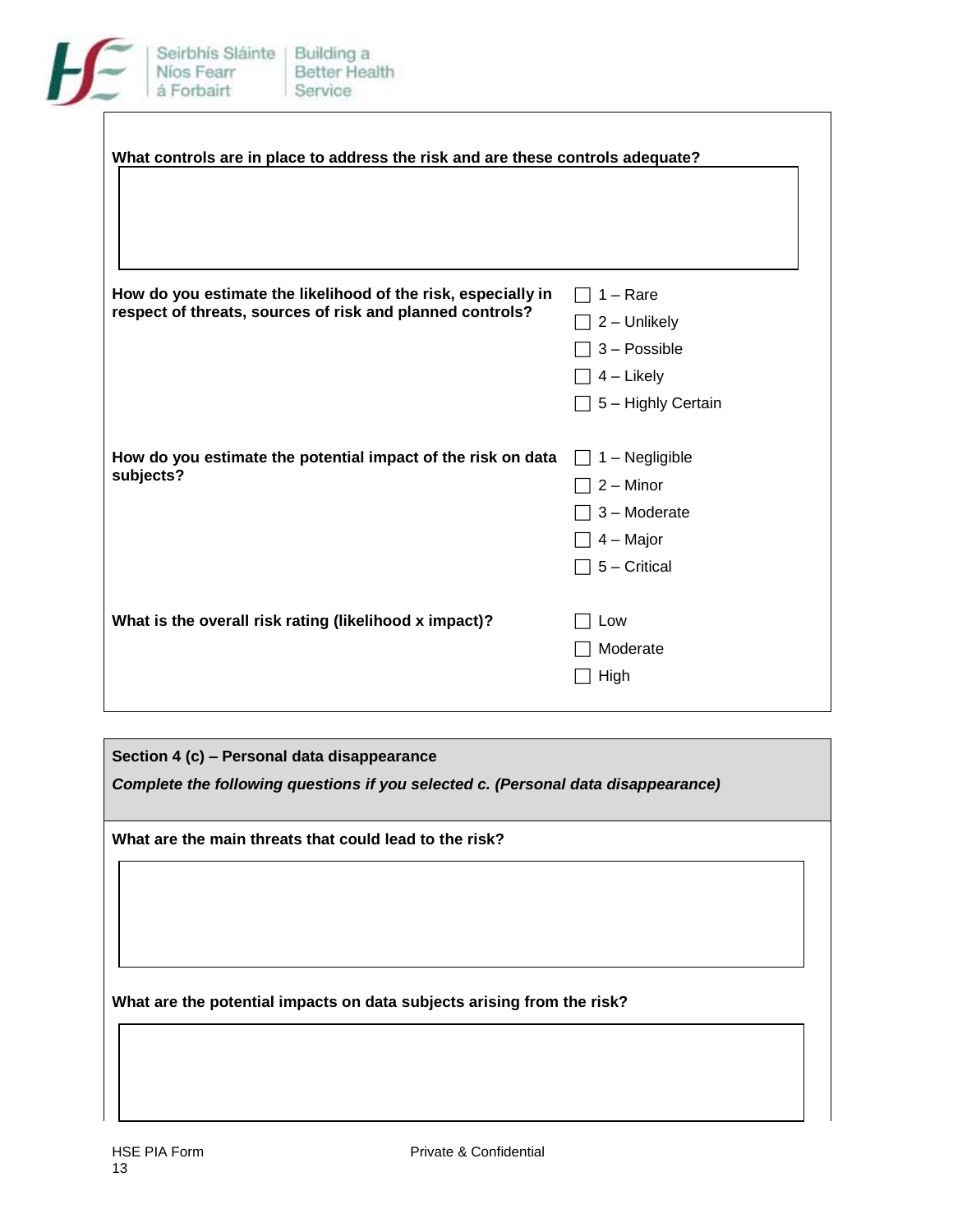|           | What are the risk sources? |                                                                                 |                           |
|-----------|----------------------------|---------------------------------------------------------------------------------|---------------------------|
|           |                            |                                                                                 |                           |
|           |                            |                                                                                 |                           |
|           |                            |                                                                                 |                           |
|           |                            |                                                                                 |                           |
|           |                            |                                                                                 |                           |
|           |                            | What controls are in place to address the risk and are these controls adequate? |                           |
|           |                            |                                                                                 |                           |
|           |                            |                                                                                 |                           |
|           |                            |                                                                                 |                           |
|           |                            |                                                                                 |                           |
|           |                            |                                                                                 |                           |
|           |                            | How do you estimate the likelihood of the risk, especially in                   | $1 - \text{Rare}$         |
|           |                            | respect of threats, sources of risk and planned controls?                       | 2 - Unlikely              |
|           |                            |                                                                                 | 3 - Possible              |
|           |                            |                                                                                 | $4$ – Likely              |
|           |                            |                                                                                 | $\Box$ 5 - Highly Certain |
|           |                            |                                                                                 |                           |
|           |                            |                                                                                 |                           |
|           |                            |                                                                                 |                           |
|           |                            |                                                                                 |                           |
|           |                            | How do you estimate the potential impact of the risk on data                    | $\Box$ 1 – Negligible     |
| subjects? |                            |                                                                                 | $\Box$ 2 – Minor          |
|           |                            |                                                                                 | 3 - Moderate              |
|           |                            |                                                                                 | $\Box$ 4 – Major          |
|           |                            |                                                                                 | $\Box$ 5 – Critical       |
|           |                            |                                                                                 |                           |
|           |                            | What is the overall risk rating (likelihood x impact)?                          | Low                       |
|           |                            |                                                                                 | Moderate                  |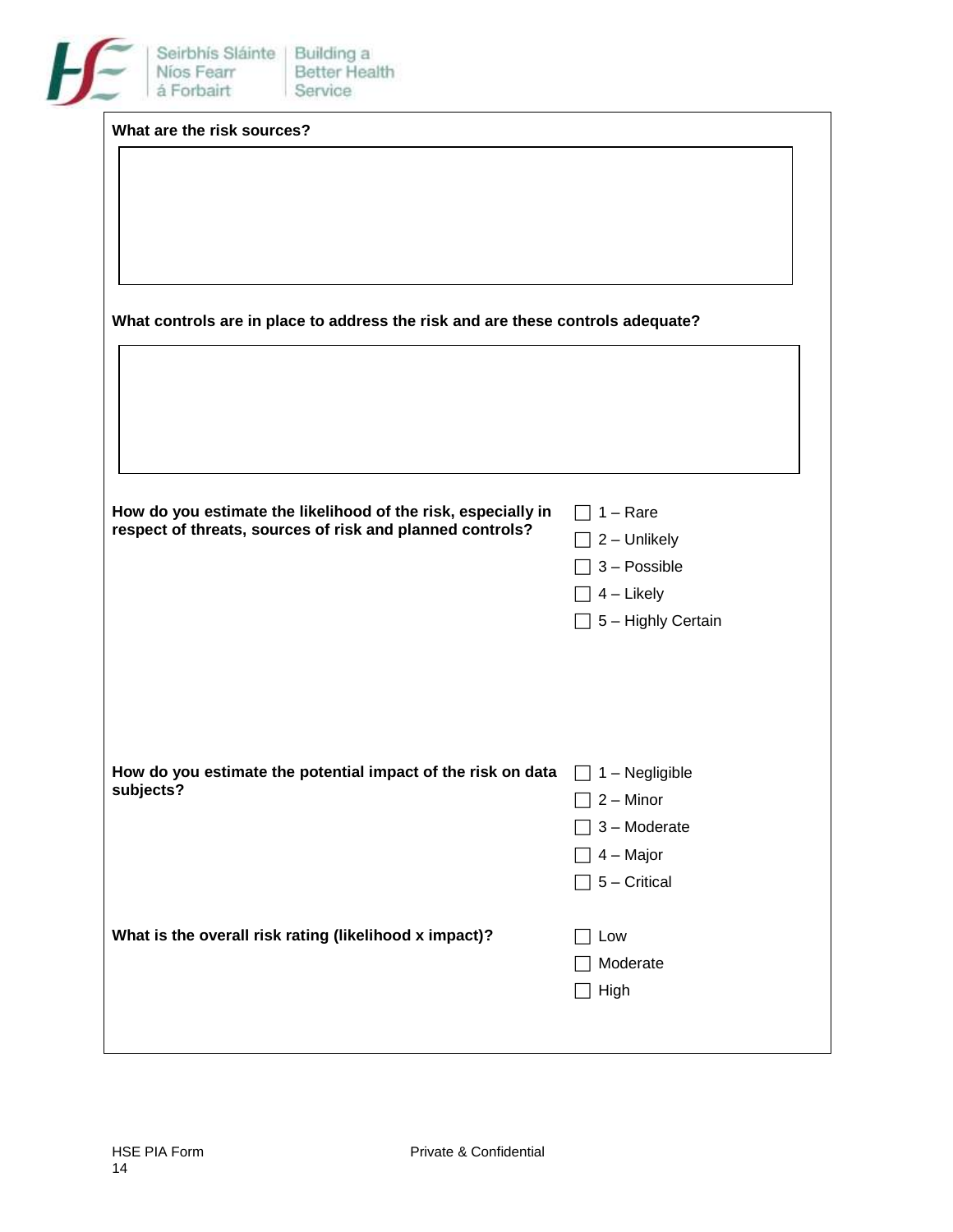

#### **Section 4 (d) – Other**

*Complete the following questions if you selected d. (Other)*

**Describe in detail the risk**

**What are the main threats that could lead to the risk?**

**What are the potential impacts on data subjects arising from the risk?**

**What are the risk sources?**

**What controls are in place to address the risk and are these controls adequate?**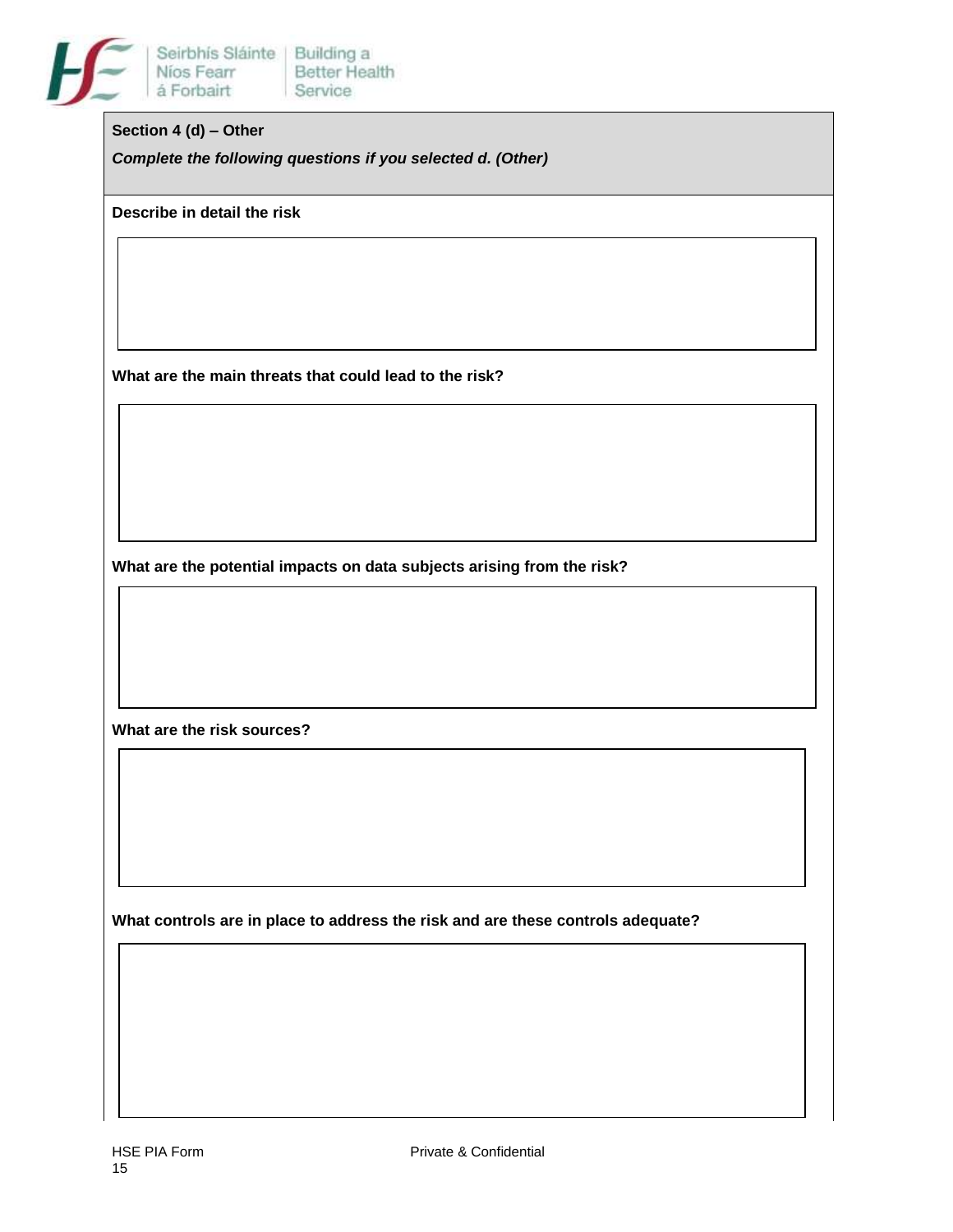| Seirbhís Sláinte   Building a<br>Níos Fearr<br>á Forbairt | Better Health<br>Service                                                                                         |                                                                                                |
|-----------------------------------------------------------|------------------------------------------------------------------------------------------------------------------|------------------------------------------------------------------------------------------------|
| controls?                                                 | How do you estimate the likelihood of the risk, especially<br>in respect of threats, sources of risk and planned | $1 - \text{Rare}$<br>2 - Unlikely<br>3 - Possible<br>$4$ – Likely<br>$\Box$ 5 – Highly Certain |
| data subjects?                                            | How do you estimate the potential impact of the risk on                                                          | 1 - Negligible<br>$2 -$ Minor<br>3 - Moderate<br>$4 -$ Major<br>5 - Critical                   |
|                                                           | What is the overall risk rating (likelihood x impact)?                                                           | Low<br>Medium<br>High                                                                          |

| Section 5 - Data Subject Consultation                                                                                        |
|------------------------------------------------------------------------------------------------------------------------------|
| Were data subjects (or a representative) consulted as a part of the PIA process? $\Box$ Yes $\Box$ No                        |
| If Yes, state the number of data subjects consulted, method of consultation and describe the<br>outcome of the consultation: |
|                                                                                                                              |
|                                                                                                                              |
|                                                                                                                              |
| If No, explain the reasons for not consulting data subjects:                                                                 |
|                                                                                                                              |
|                                                                                                                              |
|                                                                                                                              |
|                                                                                                                              |
|                                                                                                                              |